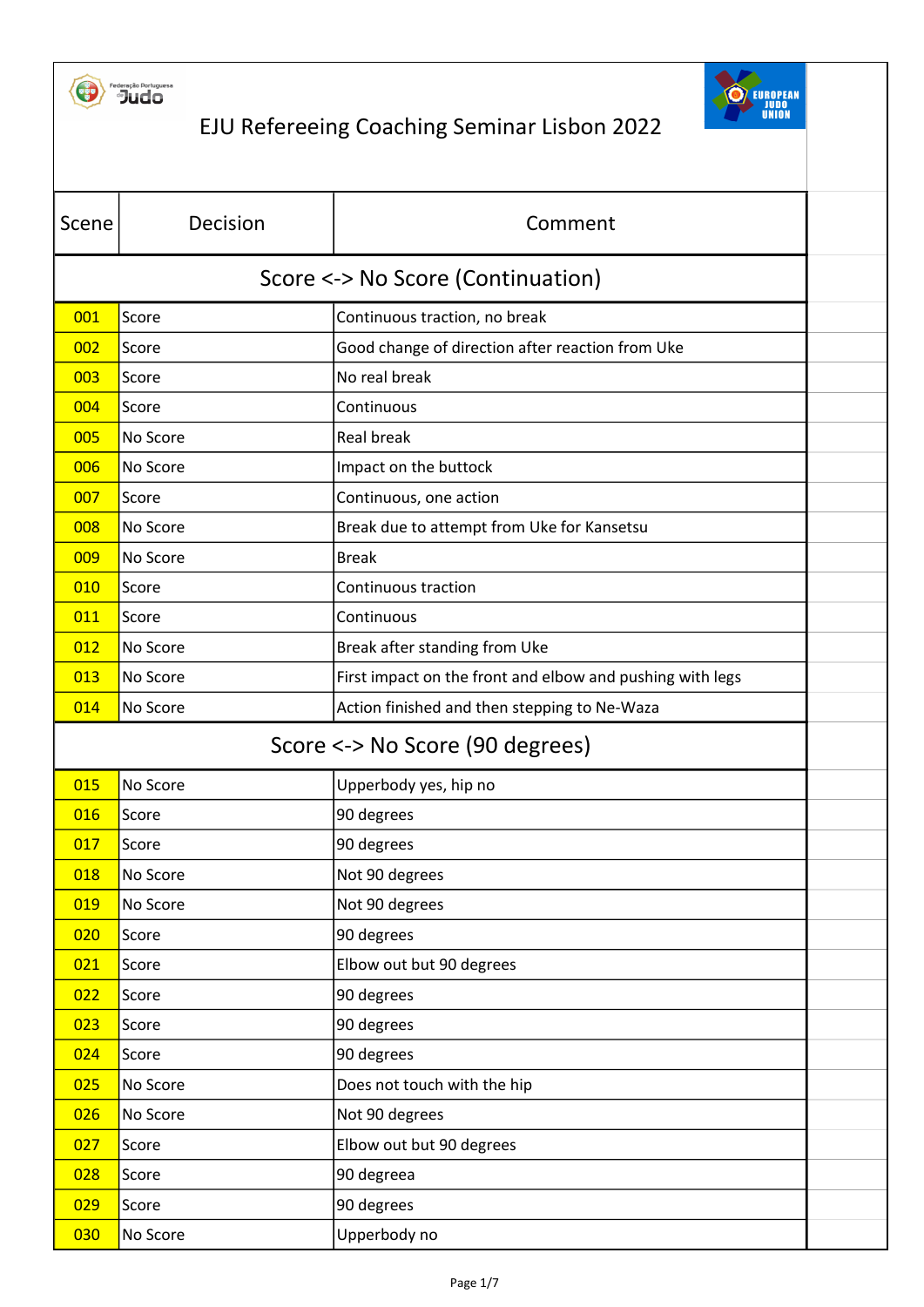



| Scene | Decision          | Comment                                          |  |
|-------|-------------------|--------------------------------------------------|--|
| 031   | Score             | 90 degrees                                       |  |
| 032   | No Score          | Not 90 degrees                                   |  |
|       |                   | Score <-> No Score (Impact shoulder - upperback) |  |
| 033   | No Score          | Not Enough                                       |  |
| 034   | Score             | Both shoulders and upperback, Waza-Ari           |  |
| 035   | Score             | Shoulder and part of the back                    |  |
| 036   | No Score          | Only shoulder                                    |  |
| 037   | Score             | <b>Shoulder and upperback</b>                    |  |
| 038   | Score             |                                                  |  |
| 039   | No Score          | Shoulder only                                    |  |
| 040   | Score             | Shoulder and upperback                           |  |
| 041   | Score             | Shoulder and upperback                           |  |
| 042   | Score             | Shoulder and upperback                           |  |
| 043   | No Score          | Impact on the body of Tori                       |  |
| 044   | Score             | Shoulder and upperback                           |  |
| 045   | No Score          | Shoulder and buttock                             |  |
| 046   | Score             | Both shoulders and upperback                     |  |
| 047   | Score             | Shoulder and upperback                           |  |
|       |                   | Score <-> No Score (Counter rolling to the back) |  |
| 048   | No Score          | No technique involved                            |  |
| 049   | Score             | Uchi Mata Sukashi                                |  |
| 050   | No Score          | No technique involved, Ne-Waza action            |  |
| 051   | No Score          | No technique involved, Ne-Waza action            |  |
| 052   | No Score          | Jumps over, no technique                         |  |
| 053   | Score             | Tani-Otoshi                                      |  |
| 054   | Score             | Ko-Soto-Gake                                     |  |
| 055   | Hansoku-Make Blue | Diving                                           |  |
| 056   | Score             | Uchi Mata Kaeshi                                 |  |
| 057   | No Score          | No technique involved                            |  |
| 058   | No Score          | Only to continue in Ne-Waza                      |  |
| 059   | No Score          | Failed Uchi-Mata, White defending                |  |
| 060   | Hansoku-Make Blue | Diving                                           |  |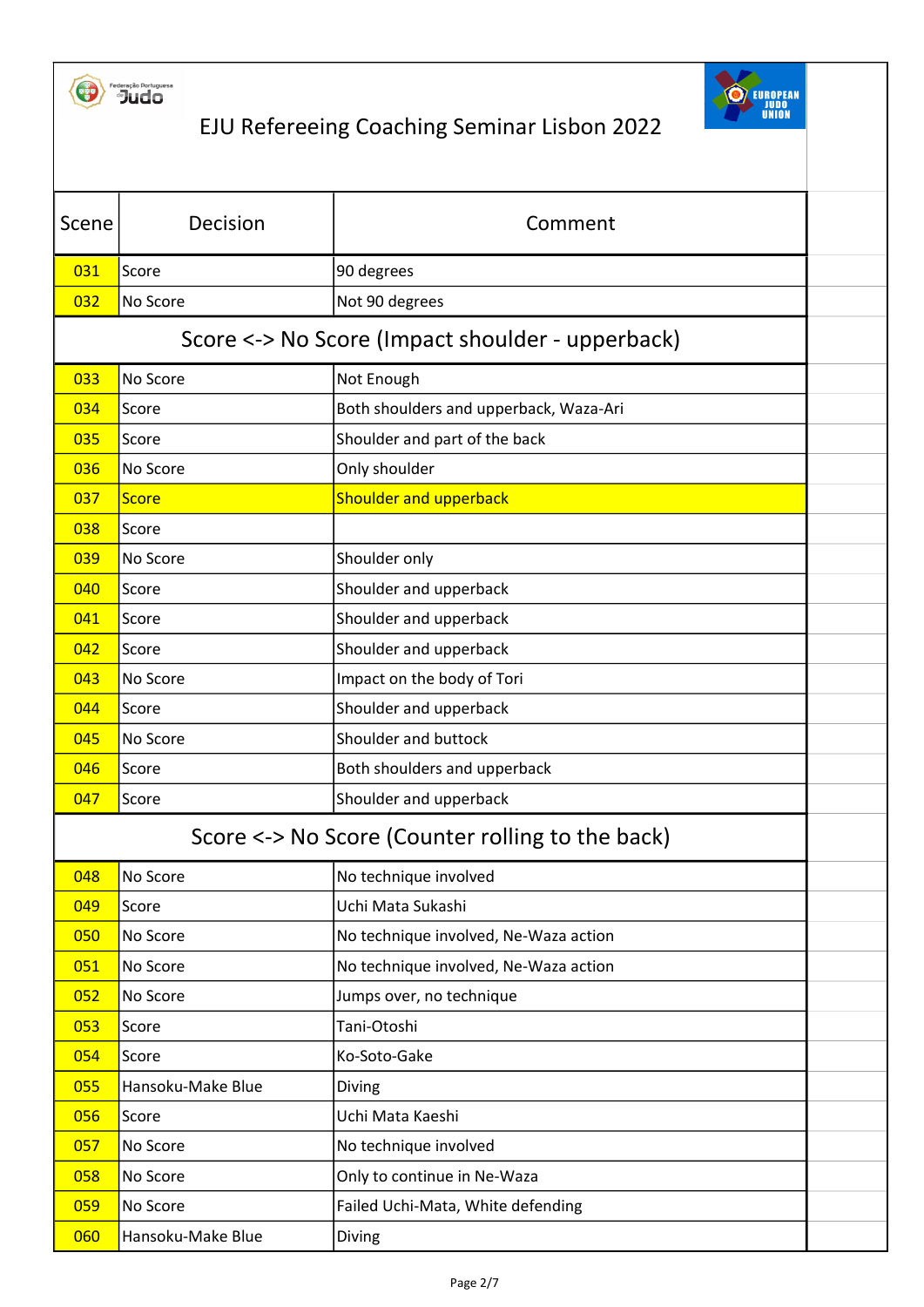



| Scene                    | Decision                | Comment                                  |  |
|--------------------------|-------------------------|------------------------------------------|--|
| 061                      | No Score                | <b>Only Jumping</b>                      |  |
| <b>Reverse Seoi-Nage</b> |                         |                                          |  |
| 062                      | No Score, Shido         | Reverse Seoi                             |  |
| 063                      | Score                   | Valid action, Sode                       |  |
| 064                      | Shido                   | Reverse Seoi, not successful but Shido   |  |
| 065                      | Score                   | Valid action                             |  |
| 066                      | Shido                   | Reverse Seoi, not successful but Shido   |  |
| 067                      | No Score, Shido         | <b>Reverse Seoi</b>                      |  |
| 068                      | No Score, Shido         | Reverse Seoi                             |  |
| 069                      | Score                   | Valid action                             |  |
| 070                      | Score Blue, Shido White |                                          |  |
| 071                      | Ippon                   | No more need to give shido               |  |
| 072                      | Score                   | No penalty                               |  |
| 073                      | No Score, Shido, Mate   |                                          |  |
| 074                      | No Score, Shido         | Reverse Seoi                             |  |
| 075                      | No Score, Shido         | <b>Reverse Seoi</b>                      |  |
| 076                      | No Score, Shido White   |                                          |  |
| 077                      | No Score, No Penalty    |                                          |  |
| 078                      | No Score, Shido         | Reverse Seoi                             |  |
| 079                      | No Score, Shido         | Reverse Seoi                             |  |
| 080                      | No Score, Shido         | Reverse Seoi                             |  |
|                          |                         | Gripping under the belt in end phase     |  |
| 081                      | Shido                   | Grip under the belt                      |  |
| 082                      | Shido                   | Leg grab                                 |  |
| 083                      | Score                   | In the end phase, Uke already in Ne-Waza |  |
| 084                      | Shido                   | Leg grab                                 |  |
| Colar / lapel grip       |                         |                                          |  |
| 085                      | Shido Blue              | The beginning was OK, then crushing down |  |
| 086                      | Shido Blue              | Negative                                 |  |
| 087                      | Shido White             | Crushing down                            |  |
| 088                      | Shido Blue              | Crushing down                            |  |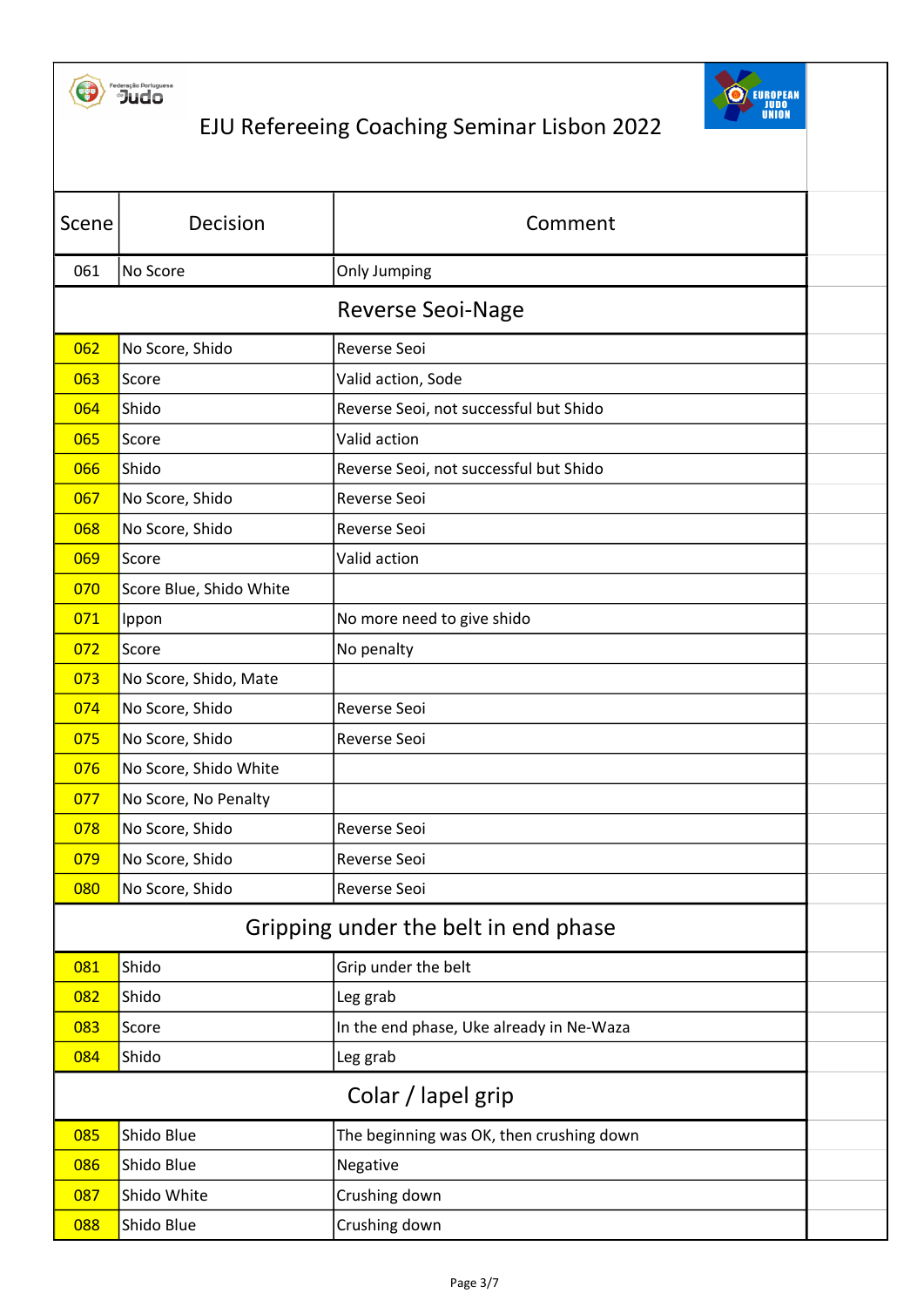



| Scene                 | Decision      | Comment                                         |  |
|-----------------------|---------------|-------------------------------------------------|--|
| 089                   | No penalty    |                                                 |  |
| 090                   | Shido White   | Not positive with this colar grip               |  |
|                       |               | Non traditional grips                           |  |
| 091                   | Shido Blue    | White more positive, earlier mate.              |  |
| 092                   | Shido Blue    | White wants to grip                             |  |
| 093                   | Shido both    | No grips                                        |  |
| 094                   | Score         | Pistolgrip but valid                            |  |
| 095                   | Shido Blue    | One side grip, no real attack                   |  |
| 096                   | Shido White   | Conventional grip Blue, positive attitude       |  |
| 097                   | Shido Blue    | Pistolgrip, no preparation attempt              |  |
| 098                   | Shido White   | Belt grip and preparation OK, but stepping out. |  |
| 099                   | No penalty    | Give some more time                             |  |
| 100                   | No penalty    | White moves forward.                            |  |
| <b>101</b>            | No penalty    | No penalty                                      |  |
| 102                   | Shido Blue    | Grip below the belt                             |  |
| 103                   | No penalty    | Give some more time                             |  |
| 104                   | Shido White   | Pistolgrip, negative attitude                   |  |
| 105                   | No penalty    | Both active, wrong mate                         |  |
| <b>106</b>            | No penalty    | Pocket grip, no mate                            |  |
| <b>Breaking grips</b> |               |                                                 |  |
| 107                   | Shido White   |                                                 |  |
| 108                   | Shido White   | Breaking grip with the leg                      |  |
| <b>109</b>            | Shido Blue    |                                                 |  |
| <b>110</b>            | No penalty    | Valid, break but attack                         |  |
| 111                   | No penalty    | Try to grip, positive                           |  |
| <b>112</b>            | No penalty    | Breaking grip with 2 hands, but take the grip   |  |
| 113                   | Shido White   | Breaking with 2 hands, no more grip             |  |
| 114                   | No penalty    | Valid                                           |  |
| Rety hair and judogi  |               |                                                 |  |
| 115                   | Check earlier | Hajime, mate, first warning                     |  |
| 116                   | Shido Blue    | No rety without permission of referee           |  |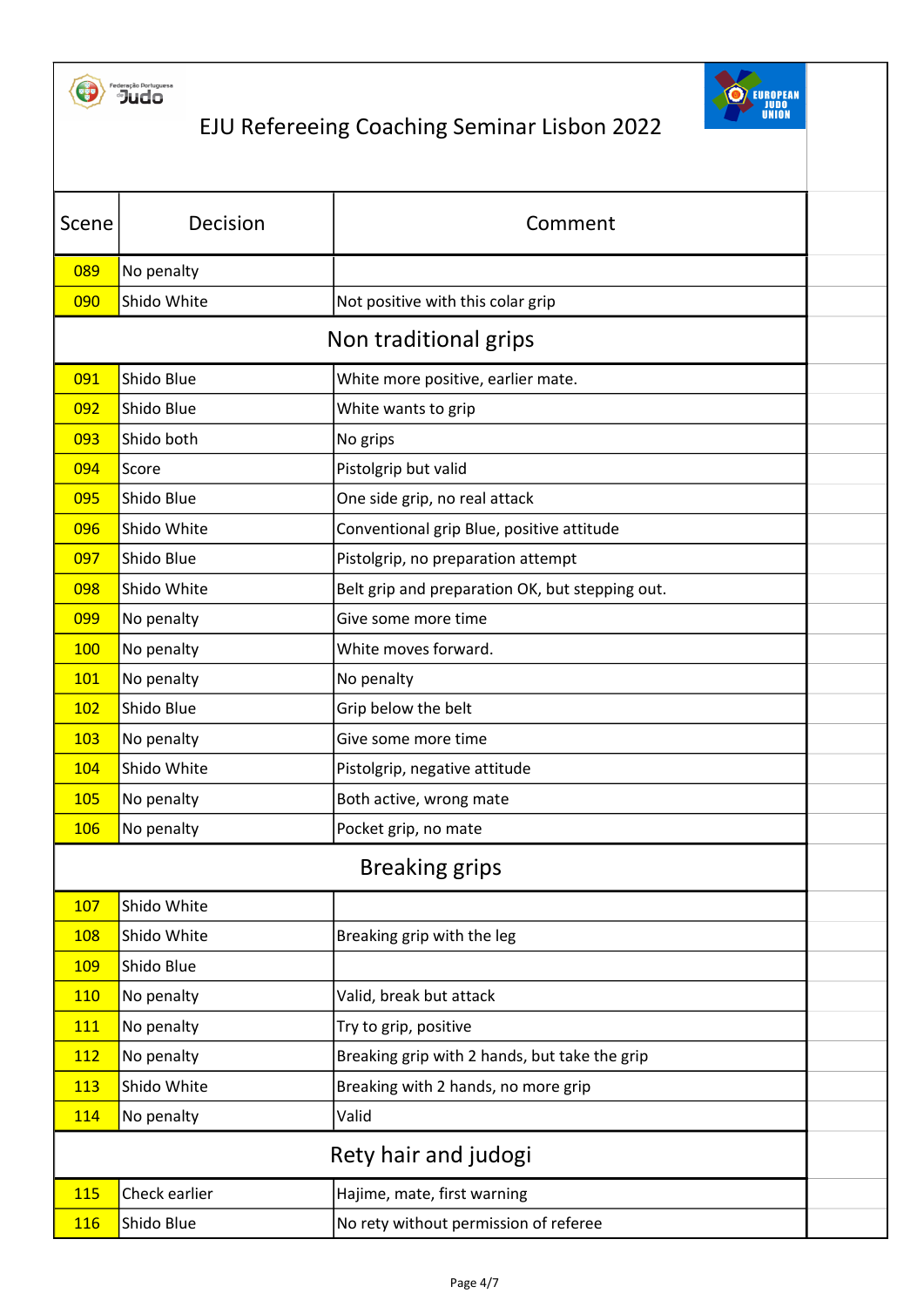



| Scene                     | Decision                   | Comment                                                   |  |  |
|---------------------------|----------------------------|-----------------------------------------------------------|--|--|
| <b>117</b>                | Shido White                | No rety without permission of referee                     |  |  |
| 118                       | Shido Blue                 | Disarranging the judogi and release the belt              |  |  |
| 119                       | Shido White                |                                                           |  |  |
|                           | Diving situations          |                                                           |  |  |
| Hansoku Make White<br>120 |                            |                                                           |  |  |
| 121                       | No Hansoku Make            | Arm and head at the same time                             |  |  |
| 122                       | No Hansoku Make            | No dangerous situation, first knees and head and shoulder |  |  |
| 123                       | No Hansoku Make            | No dangerous situation, first knees and head and shoulder |  |  |
| 124                       | No Hansoku Make            | Shoulder and head at the same time                        |  |  |
| 125                       | Hansoku Make               | <b>Head first</b>                                         |  |  |
| 126                       | Hansoku Make               |                                                           |  |  |
| 127                       | No Hansoku Make            | Limit                                                     |  |  |
| 128                       | Hansoku Make               |                                                           |  |  |
| <b>129</b>                | Hansoku Make               |                                                           |  |  |
| 130                       | No Hansoku Make            | Arm, shoulder, head                                       |  |  |
| 131                       | Hansoku Make               |                                                           |  |  |
| 132                       | No Hansoku Make            | Shoulder and head                                         |  |  |
| 133                       | Hansoku Make               |                                                           |  |  |
| 134                       | No Hansoku Make            | Shoulder and head                                         |  |  |
| 135                       | No Hansoku Make            | Hand, shoulder, head                                      |  |  |
| 136                       | Hansoku Make               | Dangerous action                                          |  |  |
| <b>137</b>                | No Hansoku Make            | Knee, head                                                |  |  |
|                           |                            | Kaeshi - Waza                                             |  |  |
| 138                       | Ippon Blue                 | Kaeshi                                                    |  |  |
| <b>139</b>                | No Score                   | Better no score, not clear who has control                |  |  |
| 140                       | Waza-Ari Blue              | Uchi-Mata is effective                                    |  |  |
| 141                       | No Score                   | Ko-Uchi and Ne-Waza                                       |  |  |
| 142                       | Waza-Ari White, Shido Blue | Blue too late, Blue grip below the belt                   |  |  |
| 143                       | Waza-Ari Blue, Shido White | O-Uchi, White grip below the belt                         |  |  |
| 144                       | No Score                   |                                                           |  |  |
| 145                       | No Score                   | Action White, impact not for scoring purposes             |  |  |
| 146                       | Ippon Blue                 | No Kaeshi, new action                                     |  |  |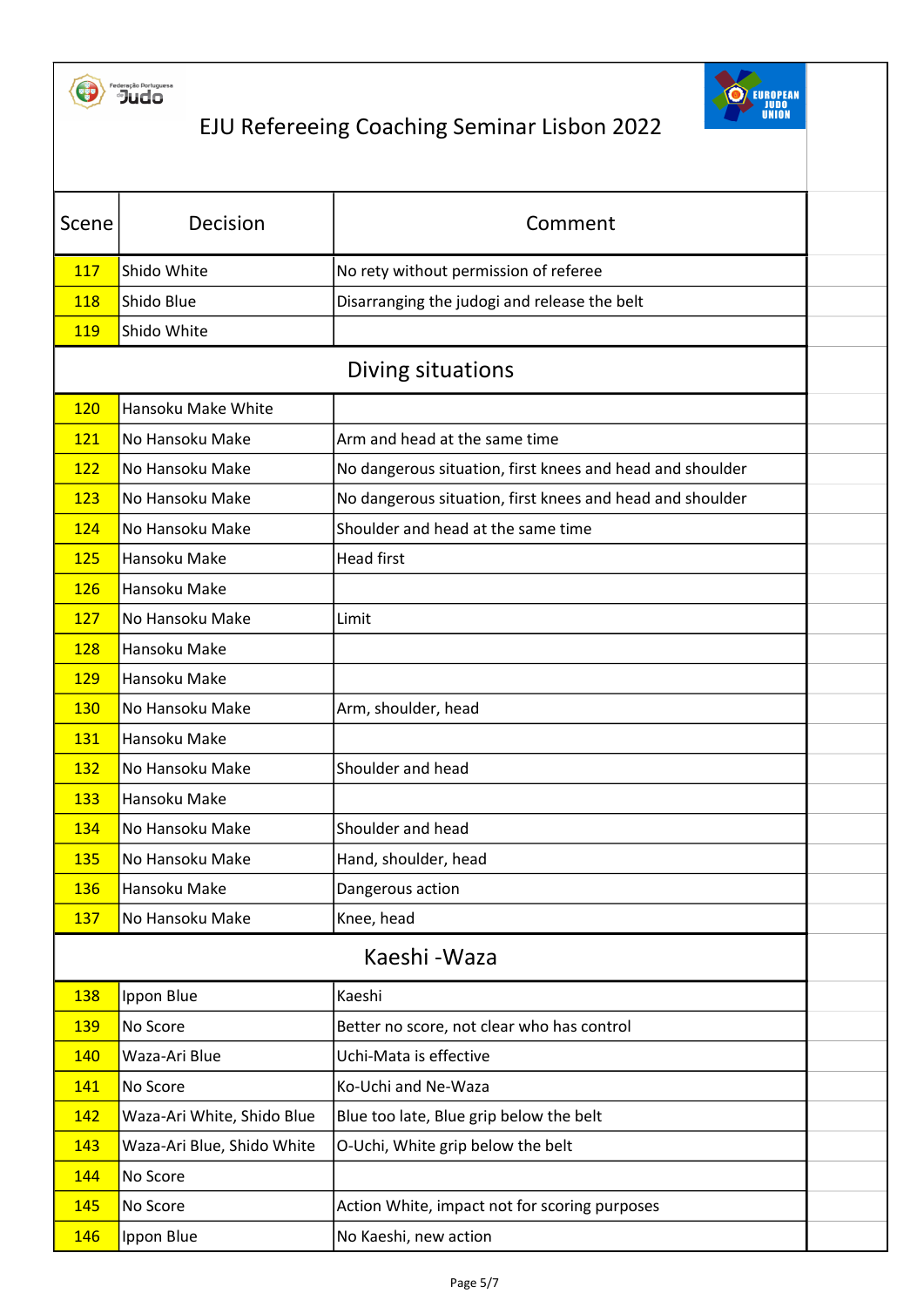



| Scene                        | Decision          | Comment                                                     |  |
|------------------------------|-------------------|-------------------------------------------------------------|--|
| 147                          | Hansoku Make Blue | Kawazu Gake                                                 |  |
|                              |                   | <b>False Attack</b>                                         |  |
| 148                          | No penalty        | No FA, reaction                                             |  |
| 149                          | No penalty        | No FA, reaction                                             |  |
| 150                          | Shido White       | FA                                                          |  |
| 151                          | No penalty        | No FA, push from White, direct back                         |  |
| 152                          | Shido White       | FA                                                          |  |
| <b>153</b>                   | Shido White       | FA                                                          |  |
| 154                          | No penalty        | No FA, failing attack                                       |  |
| 155                          | No penalty        | Step Uke, direct back                                       |  |
| 156                          | Shido White       | FA                                                          |  |
| 157                          | Shido White       | FA                                                          |  |
| 158                          | No penalty        | No FA                                                       |  |
| Stepping out <-> Pushing out |                   |                                                             |  |
| 159                          | Shido White       | Stepping out, not real pushing                              |  |
| <b>160</b>                   | Shido White       | Stepping out, one hand only                                 |  |
| 161                          | No Shido          | In the action                                               |  |
| <b>162</b>                   | Shido White       | No attempt to come back in                                  |  |
| 163                          | No Shido          |                                                             |  |
| 164                          | Shido White       | Pushing                                                     |  |
| 165                          | Shido White       | Stepping out                                                |  |
| <b>166</b>                   | Shido Blue        | Stepping out                                                |  |
| <b>167</b>                   | Shido Blue        | Pushing                                                     |  |
| <b>Miscellaneous</b>         |                   |                                                             |  |
| 168                          | Valid             | In time                                                     |  |
| <b>169</b>                   | No Ippon          | Only one tap                                                |  |
| <b>170</b>                   | Hansoku Make      | U18 Bad behaviour, change Ippon to HSM + disiplinary report |  |
| 171                          | Hansoku Make Blue | Against the spirit of judo                                  |  |
| 172                          | Control           | Don't allow the opponent to do treatment, call the doctor   |  |
| 173                          | Correct decision  |                                                             |  |
| 174                          | Valid             | In time                                                     |  |